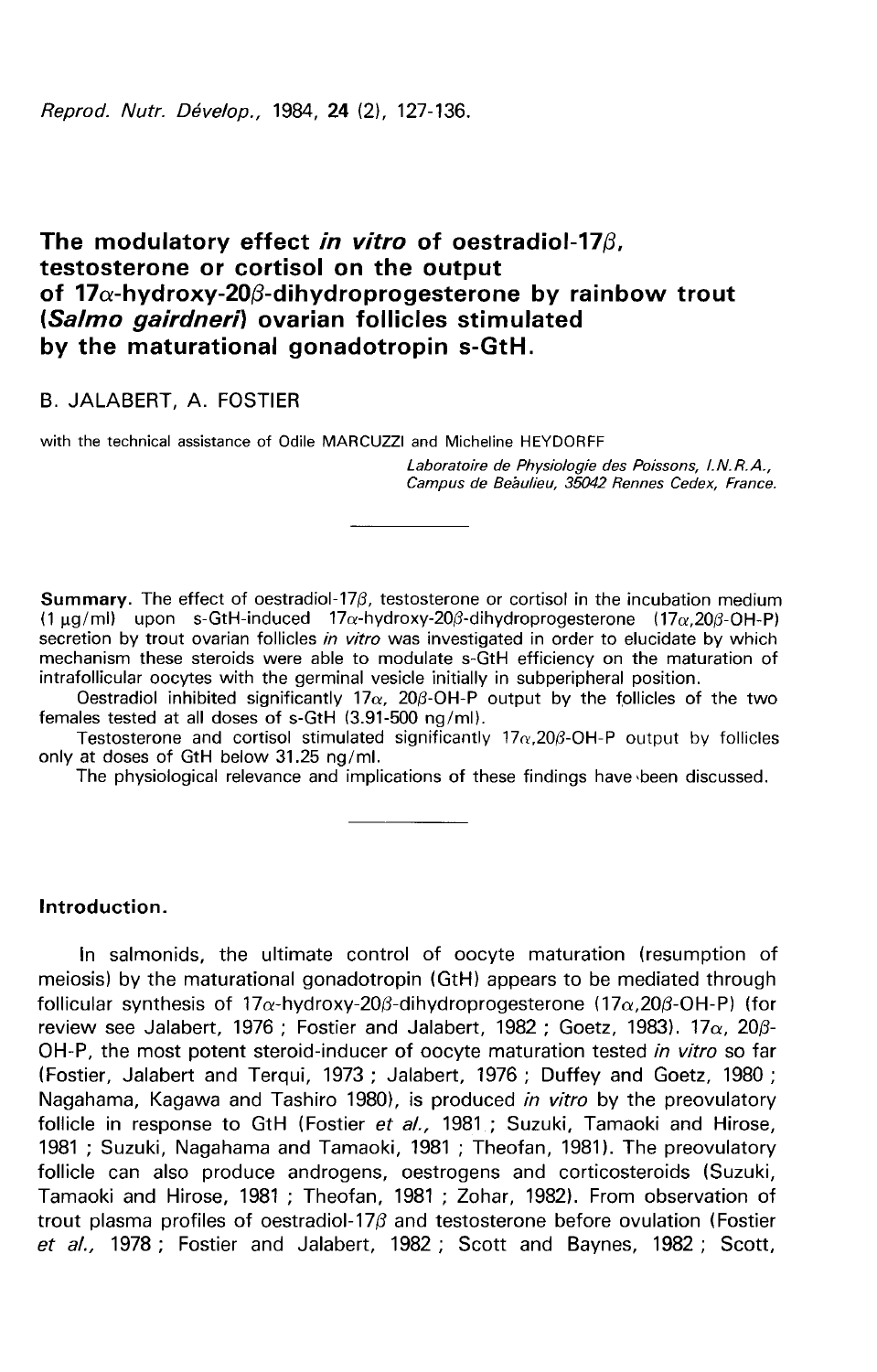Sumpter and Hardiman, 1983) and considering plasma cortisol levels in maturing female trout (Pickering and Christie, 1981), it is clear that these steroids are present at noticeable levels in blood prior to the surge of  $17\alpha,20\beta$ -OH-P. From in vitro experiments, it was found that oestradiol lowers the efficiency of GtH to induce intrafollicular oocyte maturation, whereas testosterone and cortisol enhance this efficiency (Jalabert, 1975). Similar effects have been shown in the amago salmon with testosterone and deoxycorticosterone, but not with oestradiol-17 $\beta$  (Young, Kagawa and Nagahama, 1982). Since oestradiol-17 $\beta$  and testosterone do not significantly modify the maturational efficiency in vitro of  $17\alpha$ , 20 $\beta$ -OH-P (Jalabert, 1975), it can be hypothesized that they interfere mostly in the mechanism of GtH action, at the follicular level. Concerning cortisol, which exhibits a positive synergy with either GtH or  $17\alpha,20\beta$ -OH-P in respect to intrafollicular maturation, it may interact with either the GtH action mechanism in the follicular envelopes or with the  $17\alpha$ ,  $20\beta$ -OH-P action mechanism at the oocyte level .

The aim of the present study was to determine if oestradiol, cortisol or testosterone could modulate the secretion of  $17\alpha$ ,  $20\beta$ -OH-P induced in vitro in rainbow trout follicles by the maturational gonadotropin s-GtH.

## Material and methods.

Animals. — Two 3-year old female rainbow trout (Salmo gairdneri) weighing about 1.5 kg were used. They were taken from a lot of « hivernal strain » trout (spawning in November-December) reared in the Gournay/Aronde (Oise) fish farm and acclimated for 2 months in the recycled water unit of the laboratory at 12  $\degree$ C where they were fed with commercial pellets. During the « spawning period », all the fish were anesthetized once weekly by a 0.3 % solution of 2-phenoxy-ethanoi in water in order to check the oocyte stage that was determined by examining a few follicles squeezed out by abdominal stripping. The two females were selected when they exhibited oocytes with the germinal vesicle (GV) in subperipheral condition (Jalabert et al., 1976). They were killed by a knock on the head, then completely bled out by puncture in the caudal vein ; the ovaries were removed for subsequent dissection.

 $Incubations. -$  The ovaries were entirely dissected into small clusters of 2 to 6 follicles within the interstitial tissue. Incubations were carried out at 12.5° for 72 h under a renewed atmosphere of 50 %  $N_2$  - 50 %  $O_2$  in vials containing 25 follicles per 4 ml of trout balanced salt solution (TBSS : NaCl 133 mM ; KCI  $3.1 \text{ mM}$ ;  $MgSO_4$  0.3 mM;  $MgCl_2$  1 mM; CaCl<sub>2</sub> 3.4 mM; glucose : 1 g/l; penicillin ; 100 000 units/I, streptomycin sulfate : 100 mg/I (DIFCO)), buffered by Hepes-NaOH 0.04 M at pH 8. At the beginning of incubation we put into each vial : (1) either 10  $\mu$  of ethanol as a control or 10  $\mu$  of ethanol containing oestradiol, testosterone or cortisol  $(400 \mu g/ml$  ethanol) to obtain a final steroid concentration of 1  $\mu$ g/ml and (2) 100  $\mu$ l of TBSS as a control or 100  $\mu$ l of TBSS containing the appropriate dose of salmon gonadotropin s-GtH. Nine doses of s-GtH were used to give final concentrations ranging from 3.9 ng/ml to 500 ng/ml.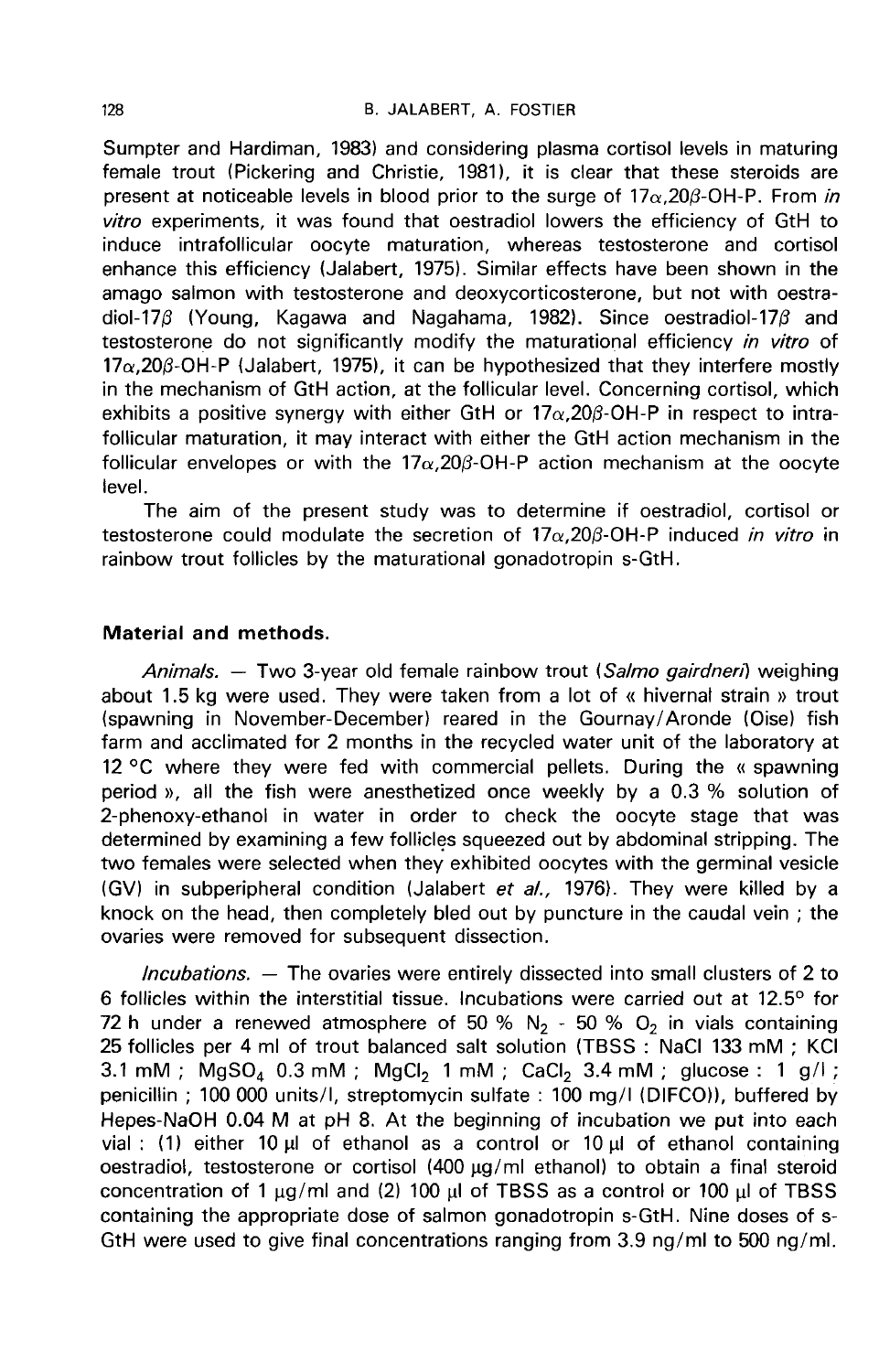Each hormonal combination was repeated twice for female 1 and three times for female 2. After 48 h and 72 h, 1 ml of incubation medium was taken from each vial and frozen at  $-20$  °C until subsequent radioimmunoassay of the amount of  $17\alpha$ , 20 $\beta$ -OH-P secreted. After 72 h, the number of mature oocytes was counted in each vial.

Hormones. — The pure salmon maturational gonadotropin s-GtH was prepared in the laboratory by B. Breton, as described by Breton, Prunet and Reinaud (1978). The steroids were purchased from Steraloids (USA).

Bioassay of s-GtH.  $-$  The median efficient dose of s-GtH, alone or in combination with steroids, was calculated from the proportion of mature oocytes in each vial, as described by Jalabert, Breton and Billard (1974).

Radioimmunoassay of  $17\alpha$ , 20 $\beta$ -OH-P. - RIA was performed as described by Fostier et al. (1981). Cross-reactivities, expressed as the ratio of the mass of  $17\alpha$ , 20 $\beta$ -OH-P to the mass of steroid required to decrease the bound level of the tracer to half its value without competitor, were  $: 2 \%$  for 20 $\beta$ -dihydroprogesterone and 1 % for  $17\alpha$ -hydroxy-20 $\alpha$ -dihydroprogesterone. Furthermore, 100 ng of progesterone, pregnenolone,  $17\alpha$ -hydroprogesterone,  $20\alpha$ -dihydroproges-<br>terone,  $5\beta$ -pregnan-3 $\alpha$ ,17 $\alpha$ -diol-20-one, cortisone,  $20\beta$ -dihydrocortisone or terone,  $5\beta$ -pregnan-3 $\alpha$ , 17 $\alpha$ -diol-20-one, cortisone, 20 $\beta$ -dihydrocortisone or deoxycorticosterone competed less with the tracer than 0.020 ng of  $17\alpha$ ,  $20\beta$ -OH-P. There was no competition with as much as 100 ng of  $5\beta$ -pregnan- $3\alpha$ -ol-20 one,  $5\beta$ -pregnan- $17\alpha$ -ol-3.20-dione. 11-ketoprogesterone. 11 $\alpha$ -hydroprogesterone.  $5\beta$ -pregnan-17 $\alpha$ -ol-3,20-dione, 11-ketoprogesterone, testosterone, 11-ketosterone, oestradiol-170, oestrone, cortisol, corticosterone. A plasma pool was assayed repeatedly to estimate measurement variability. The coefficients of variation were 7.7 % ( $n = 14$ ) for the assay of the total of the samples from female 1 and 10.0 % ( $n = 36$ ) for the total of the samples from female 2.

Statistical analysis. — The secretion curves  $(17\alpha, 20\beta$ -OH-P secreted in the medium after 48 or 72 h as a function of s-GtH concentration) of steroid treatments and control were compared using covariance analysis applied to the linear portions of curves.

## Results.

Figures 1 and 2 show the effect of oestradiol, testosterone or cortisol on the secretion of  $17\alpha$ ,  $20\beta$ -OH-P by the follicles of female 1 after 48 h and 72 h, respectively, of incubation in vitro under the action of increasing concentrations of s-GtH. In comparison with the control, oestradiol treatment exhibited a clear inhibitory effect (particularly significant for the higher doses of s-GtH) in the range of 31.25 to 500 ng/ml (table 1). On the other hand, the presence of testosterone or cortisol had a stimulatory action only on the lower doses of s-GtH in the range of 3.91 to 31.25 ng/ml. Whereas the increase in the production of  $17\alpha,20\beta$ -OH-P secretion of  $17\alpha$ ,20 $\beta$ -OH-P by the follicles of female 1 after 48 h and 72 h respectively, of incubation *in vitro* under the action of increasing concentrations of s-GtH. In comparison with the control, oestradiol tr in the presence of cortisol was already significant after only 48-h incubation, the favourable effect of testosterone needed 72 h to become significant (table 1).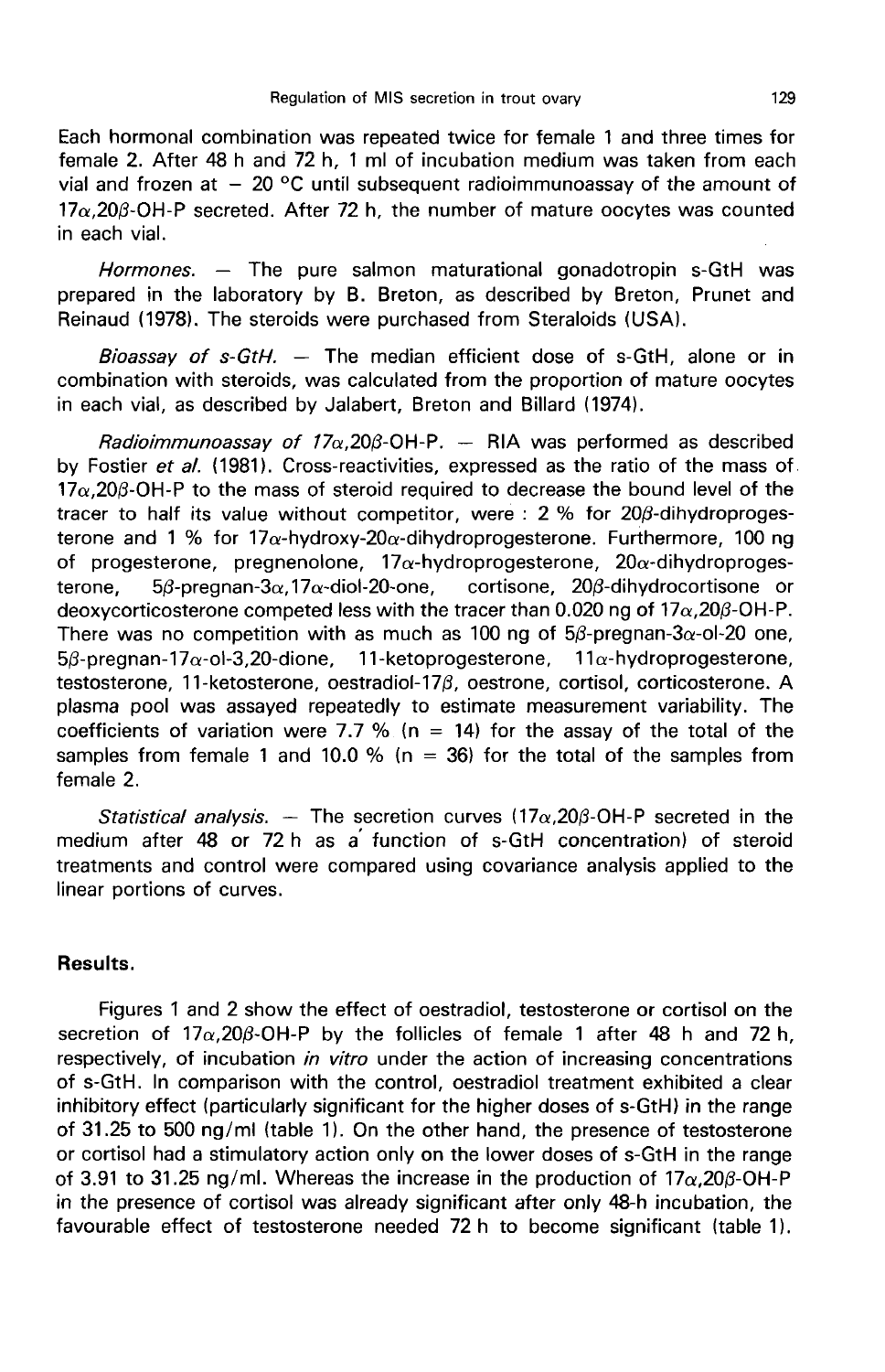

FIG. 1. - Amount of 17 $\alpha$ , 20 $\beta$ -OH-P secreted into the incubation medium after 48-h incubation as a function of the concentration of s-GtH in the medium (female 1).

| Ł<br>חו<br>- |  |
|--------------|--|
|--------------|--|

|                       | Concentration of s-GtH (ng/ml) |                   |                  |       |                    |     |  |  |
|-----------------------|--------------------------------|-------------------|------------------|-------|--------------------|-----|--|--|
|                       |                                | 3.91              | 7.81             | 15.62 | 31.25              | 500 |  |  |
|                       | 48 h                           | inhibition (NS)   |                  |       | inhibition $(***)$ |     |  |  |
| Oestradiol-17 $\beta$ | 72 h                           |                   | inhibition (NS)  |       | inhibition $(**)$  |     |  |  |
| Testosterone          | 48 h                           |                   | stimulation (NS) |       | NS                 |     |  |  |
|                       | 72 h                           | stimulation $(*)$ |                  |       | NS.                |     |  |  |
| Cortisol              | 48 h                           | stimulation $(*)$ |                  |       | <b>NS</b>          |     |  |  |
|                       | 72 h                           | stimulation (***) |                  |       | <b>NS</b>          |     |  |  |

(Female 1) : A comparison of the secretion curves  $(17\alpha, 20\beta$ -OH-P as a function of GtH concentration) of steroid treatments and control.

Significance of the difference : NS = not significant ; \*, \*\*, \*\*\* = significant at the probability levels of 0.05, 0.01, 0.001, respectively.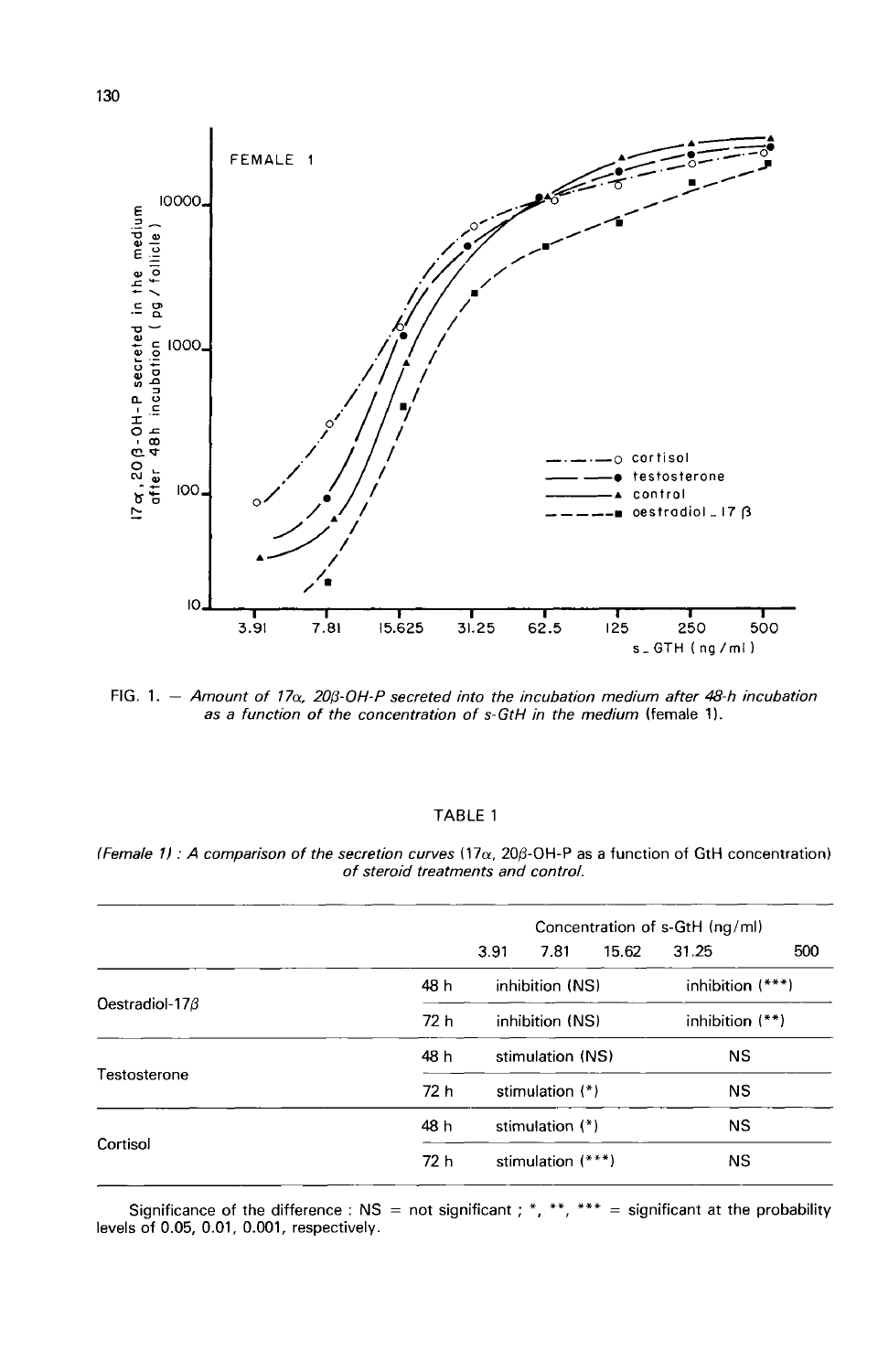

FIG. 2.  $-$  Same as figure 1 after 72-h incubation. The histogram on the right represents the median efficient dose (MED) of s-GtH for oocyte maturation (morphological criterion) in the presence of cortisol, testosterone, oestradiol or in the control (female 1).

These data fit well with the maturational response of the oocytes incubated within the follicles, as shown by the MED of s-GtH for oocyte maturation in the presence of steroids (fig. 2) ; this response was significantly lowered by cortisol and testosterone and increased by oestradiol (but not significantly in female 11.

In the experiment run with female 2 (fig. 3, table 2), the effect of oestradiol and testosterone was confirmed in the same experimental conditions. The inhibitory effect of oestradiol on  $17\alpha$ ,  $20\beta$ -OH-P secretion was already significant

|                       |      | Concentration of s-GtH (ng/ml) |       |                  |     |  |  |  |
|-----------------------|------|--------------------------------|-------|------------------|-----|--|--|--|
|                       |      | 3.91                           | 31.25 | 125              | 500 |  |  |  |
| Oestradiol-17 $\beta$ | 48 h | inhibition $(***)$             |       | inhibition $(*)$ |     |  |  |  |
|                       | 72 h | inhibition $(***)$             |       |                  |     |  |  |  |
| Testosterone          | 48 h | stimulation(**)                |       | ΝS               |     |  |  |  |
|                       | 72 h | stimulation (*)                |       | <b>NS</b>        |     |  |  |  |

TABLE 2 (Female 2) : Same legend as Table 1.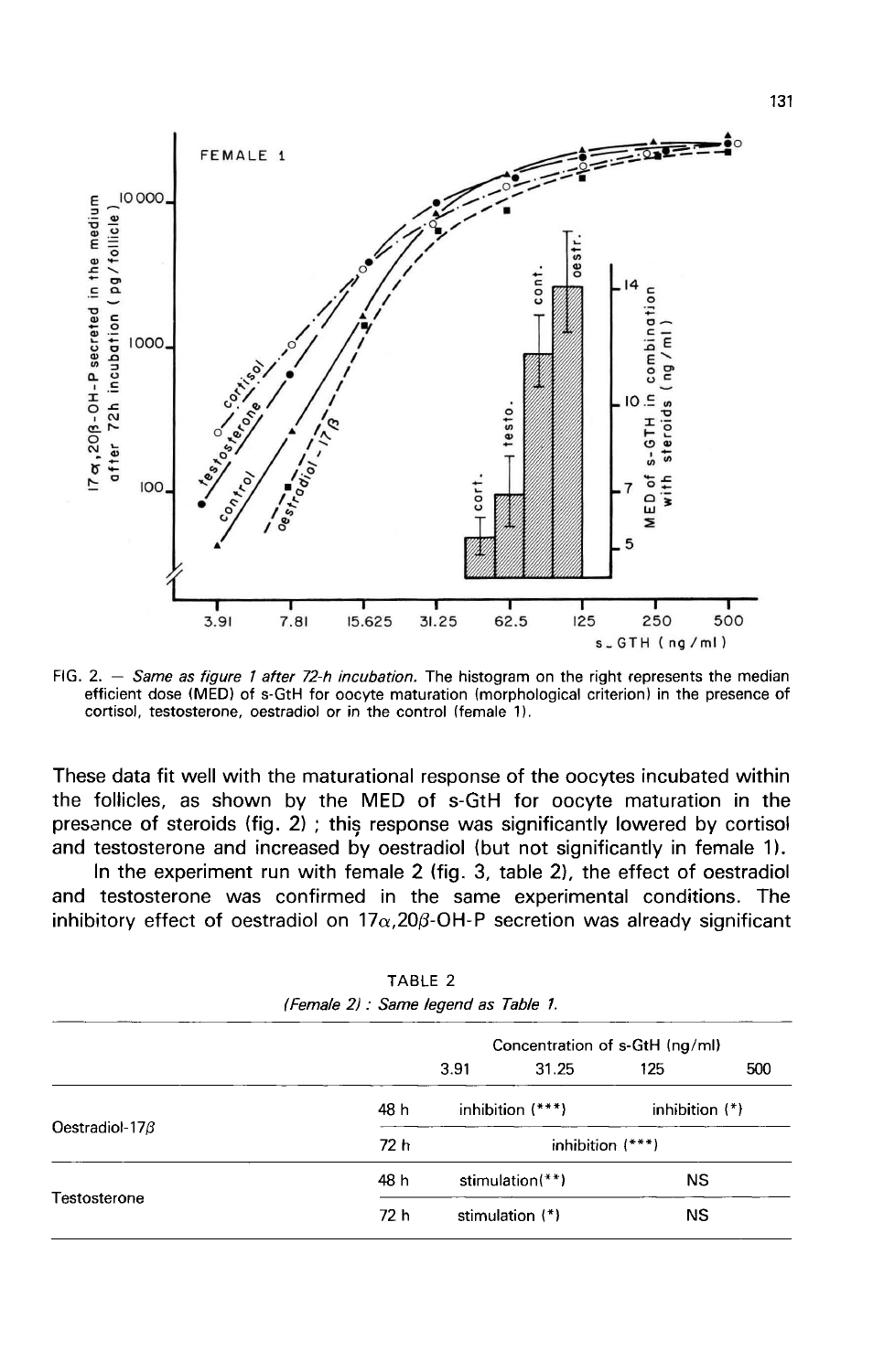#### B. JALABERT, A. FOSTIER

after 48 h and became very highly significant after 72 h, whatever the dose of s-GtH ; this effect corresponded to a significant increase in the MED of s-GtH for oocyte maturation. The effect of testosterone upon the MED of s-GtH was not significant in female 2, but a stimulatory effect could be observed on  $17\alpha$ , 20 $\beta$ -OH-P secretion in response to the lower doses of GtH (up to 31.25 ng/ml).



FIG. 3.  $-$  Same as figure 2 but concerns female 2.

#### Discussion.

The reality of a physiological role for oestradiol, testosterone or cortisol in vivo, as suggested by our results, could be questioned, considering the dose applied in vitro (1  $\mu$ g/ml) which is far higher than the blood levels. As no data were available concerning steroid levels and availability in situ within the ovarian follicle in fish, this dose was chosen because it was expected to be high enough to ensure good penetration through the follicular envelopes in conditions of static incubation in vitro without perfusion. Besides, each of the considered steroids had already been shown to be ineffectual alone in inducing intrafollicular oocyte maturation at that level (Jalabert et al., 1973). In mammals, androgens and oestrogens are found in the follicular fluid at much higher levels than in the plasma (Chang et al., 1976 ; Eiler and Nalbandov, 1977 ; Fortune and Hansel, 1979). In amphibians, the high level of testosterone found in Xenopus ovaries treated by GtH in vitro led Fortune and Tsang (1981) to the hypothesis that endogenous testosterone could trigger meiotic maturation in vitro. Moreover, we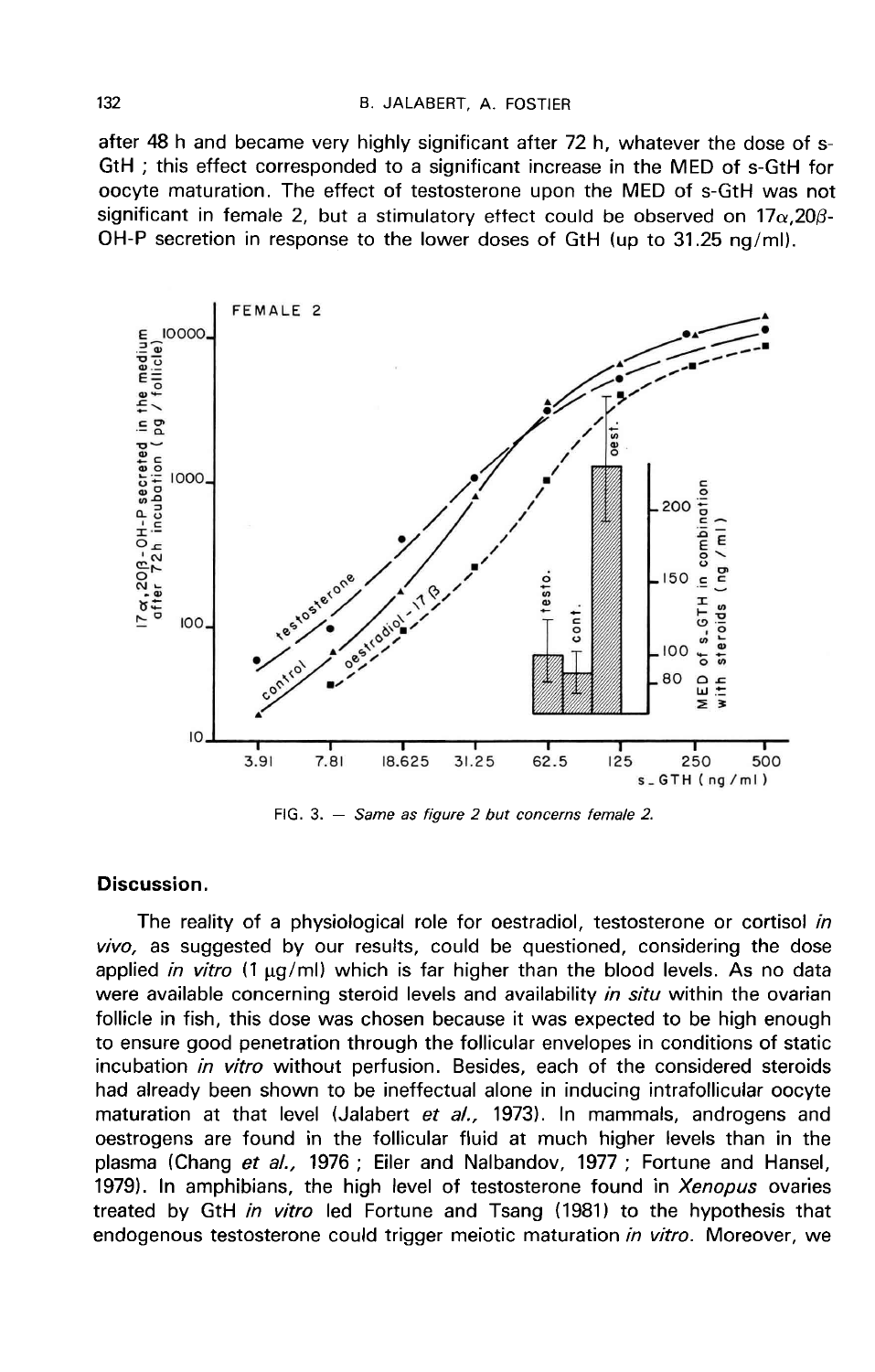know that cortisol and oestradiol can significantly modify the MED of s-GtH for intrafollicular oocyte maturation in trout even at a concentration of 40 ng/ml (Jalabert and Fostier, 1983) which is close to plasma levels during vitellogenesis  $(Billard et al., 1978).$ 

It can be hypothesized that the amount of  $17\alpha,20\beta$ -OH-P measured in the incubation medium after 48 and 72 h was related to the total amount actually synthesized by the follicle. On the one hand the possibility that metabolic transformations of  $17\alpha$ , 20 $\beta$ -OH-P could occur during incubation cannot be ruled out (Suzuki, Tamaoki and Hirose, 1981), but this is probably a minor phenomenon, if any, considering the kinetics of  $17\alpha$ ,  $20\beta$ -OH-P accumulation already observed in the incubation medium after s-GtH stimulation (Fostier et al., 1981); on the other hand, most of the amount of  $17\alpha$ ,  $20\beta$ -OH-P synthesized in incubation medium after 48 and 72 h was related to the total amount actually<br>synthesized by the follicle. On the one hand the possibility that metabolic<br>transformations of  $17\alpha,20\beta$ -OH-P could occur during incubation ca vitro after s-GtH stimulation has been shown to be released into the surrounding medium (Fostier and Jalabert, 1983).

The above arguments lead us to conclude from the present data that oestradiol, testosterone and cortisol are actually able to modulate the secretion of  $17\alpha$ , 20 $\beta$ -OH-P by trout ovarian follicles in response to GtH. This would explain why these steroids modulate, in the same way, the morphological maturational response to GtH of oocytes incubated within their follicle (Jalabert, 1975). Moreover, in the present experiment where overall follicular sensitivities (evaluated by the MED of s-GtH for intrafollicular oocyte maturation) are very different in the two females, it is crucial to note that the significance of the modulatory ability of <mark>å</mark>ny steroid on the MED of maturational s-GtH is strictly related to the significance of the modulatory effect of the same steroid on  $17\alpha$ ,  $20\beta$ -OH-P secretion in response to a dose of s-GtH in the range of the control (evaluated by the MED of s-GtH for intrafollicular oocyte maturation) are very different in the two females, it is crucial to note that the significance of the modulatory ability of any steroid on the MED of maturational MED. This observation supports our hypothesis that oestradiol and testosterone, which do not interfere with  $17\alpha,20\beta$ -OH-P maturational action in vitro, act essentially at the follicular level in trout. In contrast, some observations in other fishes and amphibians favour the hypothesis that the oocyte itself is a target for oestradiol or testosterone which would interfere directly with the maturationinducing steroid (MIS) at the oocyte level. This appears to be the case in catfish, where oestradiol or testosterone inhibits oocyte maturation induced by cortisol, the hypothetical MIS (Sundararaj, Goswami and Lamba, 1979), and in such amphibians as Rana pipiens where progesterone-induced germinal vesicle breakdown (GVBD) can be inhibited by oestradiol even in denuded oocytes (Lin and Schuetz, 1983). One cortisol action site also appears to be located at the follicular level, but the possibility remains of a synergic action with  $17\alpha$ ,  $20\beta$ -OH-P amphibitians as *Hana pipiens* where progesterone-induced germinal vesicle<br>breakdown (GVBD) can be inhibited by oestradiol even in denuded oocytes (Lin<br>and Schuetz, 1983). One cortisol action site also appears to be locat at the oocyte level. Such a synergic action between  $17\alpha,20\beta$ -OH-P and deoxycorticosterone at that level in the amago salmon has also been suggested (Young, Kagawa and Nagahama, 1982).

OEstradiol-17 $\beta$  generally appears to play an inhibitory role in the regulation of oocyte meiotic maturation in different classes of vertebrates : mammals (Racowsky and McGauchey, 1982) amphibians (Schuetz, 1972; Baulieu et al., 1978 : Lin and Schuetz, 1983) with a contradictory result in Xenopus laevis (Hanocq-Quertier and Baltus, 1981) and fish (Jalabert, 1975 ; Sundararaj, Goswami and Lamba, 1979 ; Theofan, 1981). In Rana pipiens (Spiegel, Jones and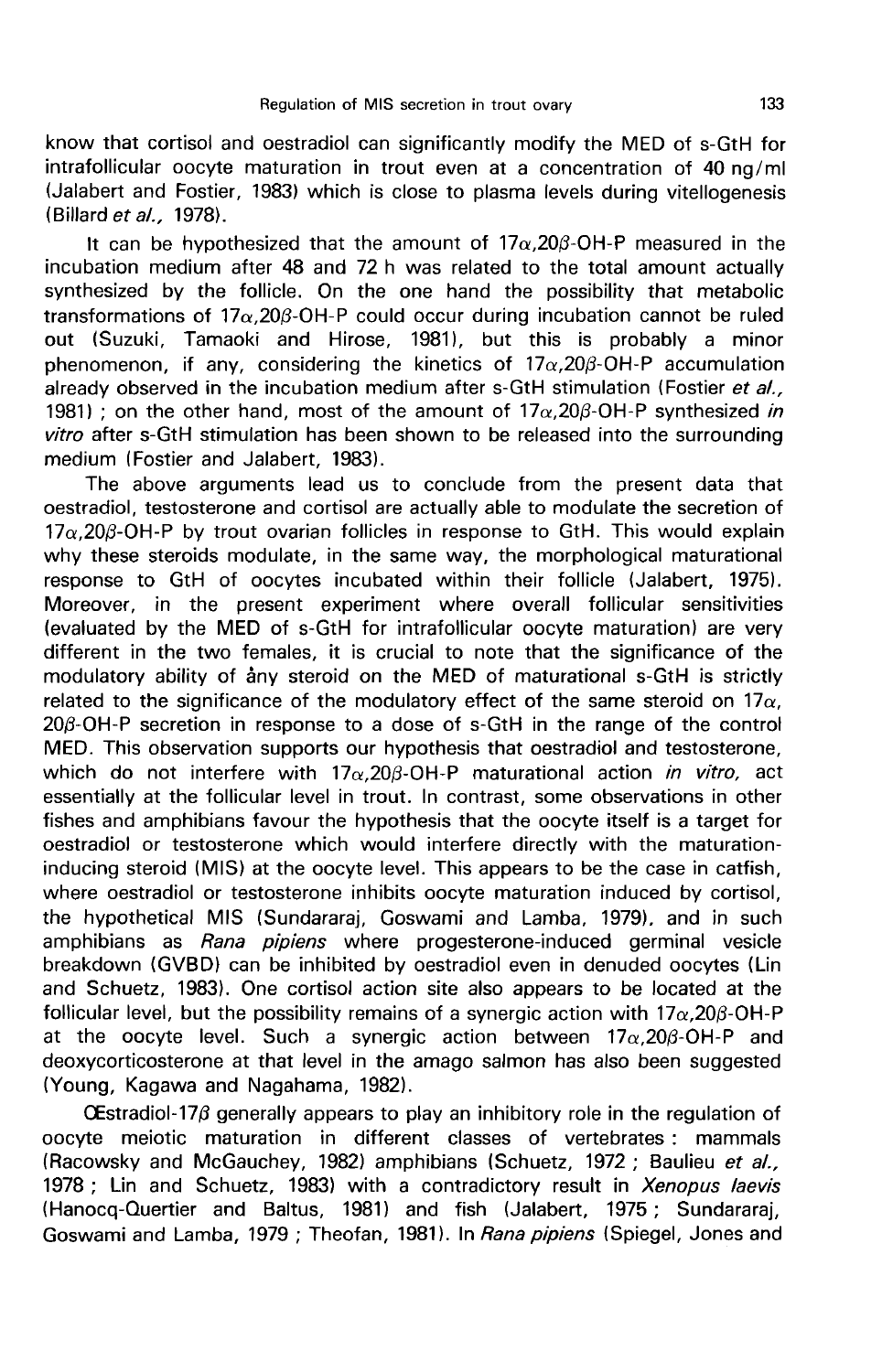Snyder, 1978) and in the brook trout, Salvelinus fontinalis (Theofan, 1981), oestradiol inhibits 30-hydroxysteroid dehydrogenase. The physiological role of such an inhibitory cestradiol-17 $\beta$  effect on GtH-induced progestin secretion would be to avoid premature meiotic maturation before completion of vitellogenesis when  $c$ estradiol-17 $\beta$  levels are high.

Testosterone induces maturation in vitro in intrafollicular oocytes of the medaka when used alone (Hirose, 1972) or shows positive synergy with GtH in trout (Jalabert, 1975). However, it was found to inhibit oocyte intrafollicular maturation induced by either cortisol, LH or pregnenolone in the catfish, Heteropneustes fossilis, exactly like cestradiol (Sundararaj, Goswami and Lamba, 1979). Such a contradiction might result from differences in aromatase activity which could depend on the ovarian stage and/or the species.

The positive action of cortisol upon GtH-induced  $17\alpha$ , 20 $\beta$ -OH-P secretion in trout in the present study can be compared to some extent to the positive synergic effect of glucocorticoids on the FSH-stimulated production of progesterone by rat granulosa cells in vitro (Adashi, Jones and Hsueh, 1981).

In conclusion, our data lead to the assumption that the modulatory effect of oestradiol, testosterone or cortisol an GtH-induced  $17\alpha,20\beta$ -OH-P secretion in vitro in the present experiment is probably representative of the physiological regulation occuring *in vivo.* Finally, such a regulatory role for these steroids is coherent with our present knowledge of the profiles of their secretion in vitro by s-GtH-stimulated follicles (Fostier et al., 1981 ; Zohar, Breton and Fostier, 1982), and of their plasma profiles around spawning time. Thus, preovulatory decrease of the cestradiol level (Fostier et al., 1978), transitory rise in testosterone level (Fostier and Jalabert, 1982) and overall increase of corticosteroids (Pickering and Christie, 1981) certainly contribute to the progressively increased ability of the follicle to secrete  $17\alpha$ , 20 $\beta$ -OH-P in response to GtH. bestudion, testosteine or cotinsor and an entimation of the physiological<br>
witro in the present experiment is probably representative of the physiological<br>
regulation occuring *in vivo*. Finally, such a regulatory role fo

Recu en juillet 1983. Accepté en novembre 1983.

Résumé. Effet modulateur de l'œstradiol-17 $\beta$ , de la testostérone ou du cortisol in vitro sur<br>la libération de la 17c-hydroxy-20 $\beta$ -dihydroprogestérone par des follicules ovariens de Truite arc-en-ciel (Salmo gairdneri) induite par la gonadotropine maturante s-GtH.

L'effet de l'adjonction au milieu d'incubation d'œstradiol-17 $\beta$ , de testostérone ou de cortisol (1  $\mu$ g/ml) sur la libération de 17 $\alpha$ , 20 $\beta$ -OH-P in vitro par des follicules ovariens de Truite (contenant initialement des ovocytes au stade de la vésicule germinative en position subpériphérique) a été étudié afin de préciser par quel mécanisme ces stéroïdes sont capables de moduler l'efficacité de la GtH sur la maturation ovocytaire intrafolliculaire in vitro.

L'oestradiol-17 $\beta$  s'est révélé capable de déprimer la sécrétion de 17 $\alpha$ , 20 $\beta$ -OH-P par les follicules des deux femelles restées, même lorsque l'augmentation de la dose de GtH efficace à 50 % (DE $_{50}$  ou MED) pour induire la maturation ovocytaire (critères morphologiques) n'était pas significative chez l'une des femelles. Cet effet dépresseur est observé pour toutes les doses de GtH essayées (de 3,91 à 500 ng/ml).

La testostérone et le cortisol ont stimulé de façon significative la sécrétion de 17 $\alpha$ , 20 $\beta$ -OH-P, mais seulement pour les doses de GtH inférieures à 31,2 ng/ml, alors que la diminution de  $DE_{50}$  de la GtH pour la maturation ovocytaire n'était pas toujours significative.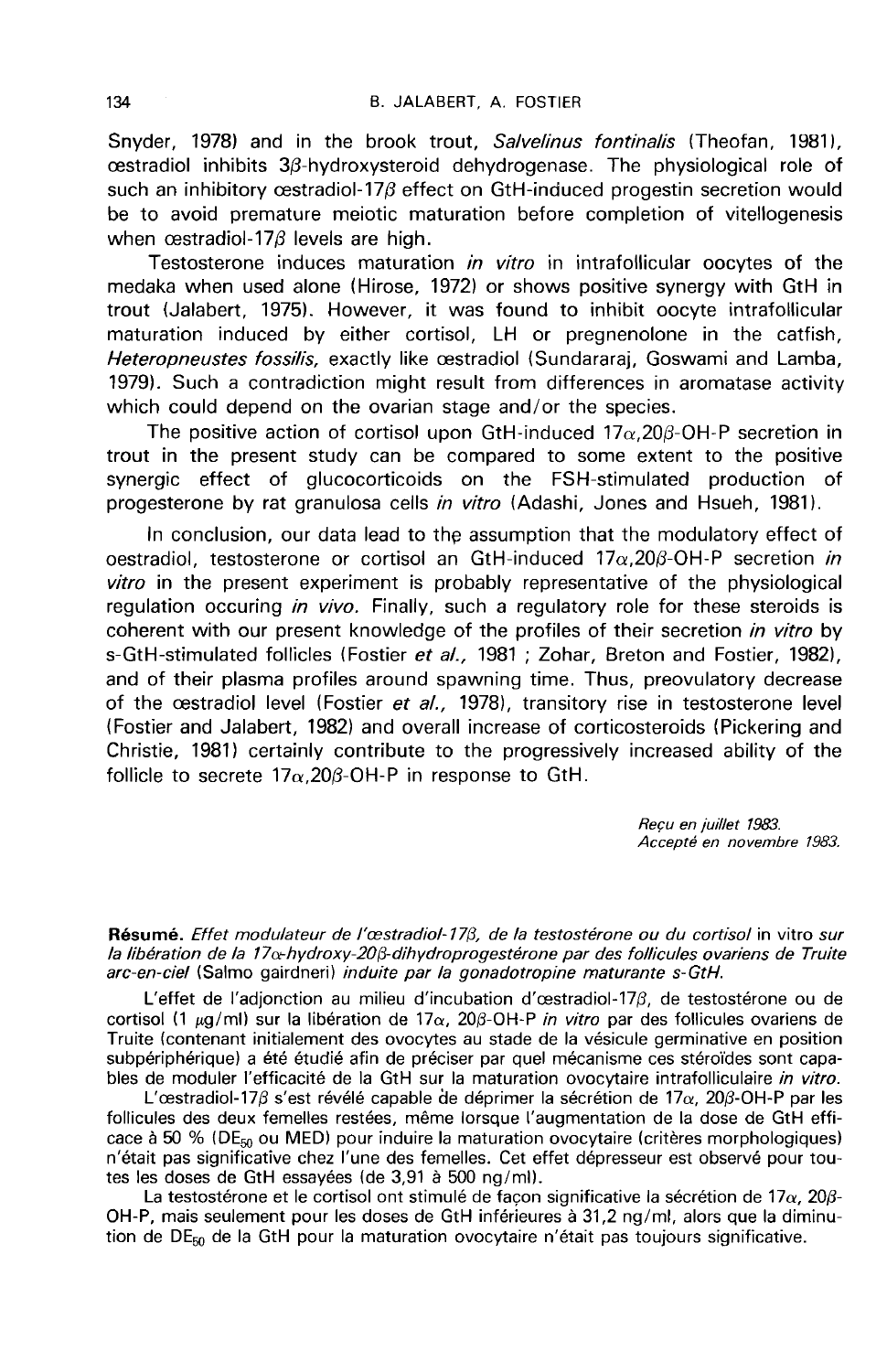Ces résultats apparaissent comme représentatifs de la situation physiologique, compte tenu des connaissances récentes sur l'évolution des profils plasmatiques des stéroïdes considérés pendant la période périoculatoire chez la Truite.

#### References

- ADASHI E. Y., JONES P. B. C., HSUEH A. J. W., 1981. Synergistic effect of glucocorticofds on the stimulation of progesterone production by follicle-stimulating hormone in cultured rat granulosa cells. Endocrinology, 109, 1888-1894.
- BAULIEU E. E., GODEAU F., SCHORDERET M., SCHORDERET-SLATKINE S., 1978. Steroidinduced meiotic division in *Xenopus laevis* oocytes : surface and calcium. *Nature*, 275, 593-<br>598.
- 598. , BILLARD R., BRETON B., FOSTIER A., JALABERT B., WEIL C., 1978. Endocrine control of the teleost reproductive cycle and its relation to external factors : salmonid and cyprinid models, 37-48. In GAILLAR P. J., BOER H. H. Comparative endocrinology. Elsevier/North-Holland biomed. Press, Amsterdam.
- BRETON B., PRUNET P., REINAUD P., 1978. Sexual differences in salmon gonadotropin. Ann. Biol. anim. Bioch. Biophys., 18, 759-765.
- CHANG S. C. S., JONES J. D., ELLEFSON R. D., RYAN R. J., 1976. The porcine ovarian follicle : I. Selected chemical analysis of follicular fluid at different developmental stages. Biol. Reprod., 15, 321-328.
- DUFFEY R. G., GOETZ F. W., 1980. The in vitro effects of  $17\alpha$ -hydroxy-20 $\beta$ -dihydroprogesterone on germinal vesicle breakdown in brook trout (Salvelinus fontinalis) oocytes. Gen. comp. Endocrin., 41, 563-565.
- EILER H., NALBANDON A. V., 1977. Sex steroids in follicular fluid and blood plasma during the estrous cycle of pigs. Endocrinology, 100, 331-338. FORTUNE J. E., TSANG P. C., 1981. Production of androgen and estradiol-17 $\beta$  by Xenopus<br>FORTUNE J. E., TSANG P. C., 1979. The effects of 17 $\beta$ -estradiol on progesterone secretion by<br>bovine theca and granulosa cells. *En*
- FORTUNE J. E., HANSEL W., 1979. The effects of 17 $\beta$ -estradiol on progesterone secretion by bovine theca and granulosa cells. *Endocrinology*, **104**, 1834-1838.<br>FORTUNE J. E., TSANG P. C., 1981. Production of androgen and estradiol-17 $\beta$  by *Xenopus*
- ovaries treated with gonadotropins in vitro. Gen. comp. Endocr., 43, 234-242.
- FOSTIER A., JALABERT B., 1982. Physiological basis of practical means to induce ovulation in fish, 164-173. PURDOC, Wageningen. Proc. int. Symp. Reprod. Physiol. Fish.
- FOSTIER A., JALABERT B., 1983. Mise au point d'un dosage biologique sensible pour la mesure<br>des activités gonadotropes hypophysaires. *Reprod. Nutr. Develop.*, (in press).
- FOSTIER A., JALABERT B., CAMPBELL C., TERQUI M., BRETON B., 1981. Cinétique de libération in vitro de 17α-hydroxy-20β-dihydroprogesterone par des follicules de Truite arc-enciel Salmo gairdnerii. C. R. Acad. Sci. Paris, Sér. D. 292, 777-780.
- FOSTIER A., JALABERT B., TERQUI M., 1973. Action prédominante d'un dérivé hydroxylé de la progestérone sur la maturation in vitro des ovocytes de la Truite arc-en-ciel, Salmo gairdnerii. C. R. Acad. Sci. Paris, Sér. D, 277, 421-424.
- FOSTIER A., WEIL C., TERQUI M., BRETON B., JALABERT B., 1978. Plasma estradiol-17 $\beta$  and gonadotropin during ovulation in rainbow trout (Salmo gairdneri R.). Ann. Biol. anim. Bioch. Biophys., 18, 929-936.
- GOETZ F. W., 1983. Hormonal control of oocyte final maturation and ovulation in fishes. In : Fish physiology, Vol. IX B, chap. 3 (W. S. HOAR and D. J. RANDALL). Acad. Press, N. Y. (in press).
- HANOCQ-QUERTIER J., BALTUS E., 1981. Induction of meiosis of Xenopus laevis oocytes by mianserine. Gam. Res., 4, 49-56.
- HIROSE K., 1972. Biological study on ovulation in vitro of fish. IV. Induction of in vitro ovulation in Oryzias latipes oocyte using steroids. Bull. jap. Soc. Sci. Fish., 5, 457-461.
- JALABERT B., 1975. Modulation par différents stéroïdes non maturants de l'efficacité de la 17 $\beta$ -hydroxy-20 $\beta$ -dihydroprogestérone ou d'un extrait gonadotrope sur la maturation intrafolliculaire in vitro des ovocytes de la Truite arc-en-ciel Salmo gairdnerii. C. R. Acad. Sci. Paris, Sér. D, 281, 811-814.
- JALABERT B., 1976. In vitro oocyte maturation and ovulation in rainbow trout (Salmo gairdneri), northern pike (Esox lucius), and goldfish /Carassius auratus). J. Fish. Res. Bd. Can., 33, 974-988.